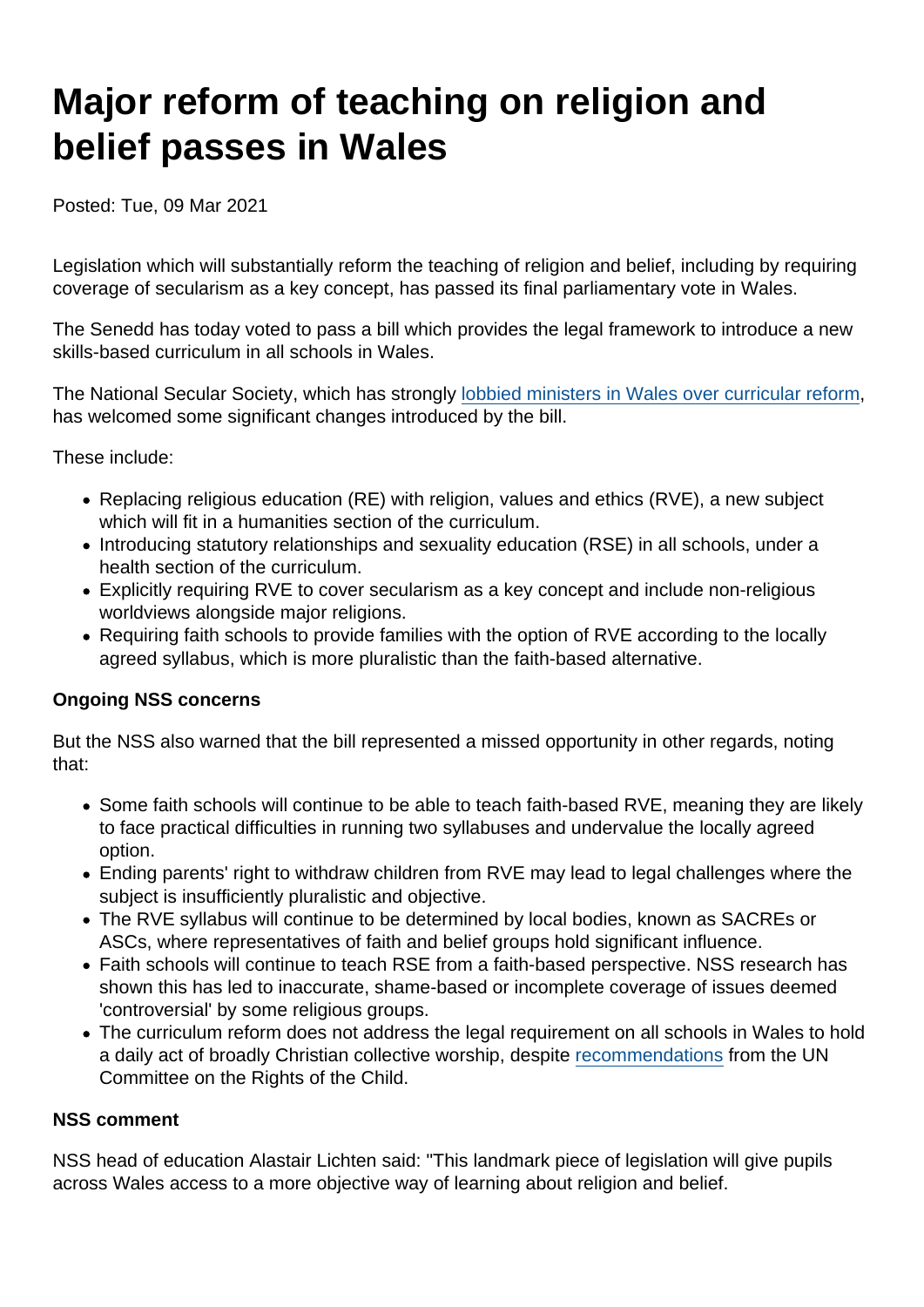"But government concessions will mean religious groups' interests continue to enjoy a privileged input into this subject area – and to shape the way it's taught in many faith schools.

"All children should be entitled to an impartial and pluralistic education on religion and belief. Policy makers across the UK should work to make this a reality.

"We also welcome the Welsh government's move to make relationships and sexuality education statutory. This represents a significant step forward for children's rights."

**Notes** 

- Ministers will consult on and agree statutory guidance by September 2021 to allow the new curriculum to come into effect in September 2022.
- Religious interest groups unsuccessfully lobbied against several of the changes in the bill, including the inclusion of secularism and non-religious worldviews on the curriculum.
- The NSS [campaigns for](https://www.secularism.org.uk/21st-century-re-for-all/) all children to have an entitlement to a pluralistic and objective education on religion and belief.

Image: [Monkey Business Images/Shutterstock.com.](https://www.shutterstock.com/image-photo/teacher-walking-her-busy-primary-school-432876541)

[Discuss on Facebook](https://www.facebook.com/NationalSecularSociety/posts/3791692557565734?__xts__[0]=68.ARDn1VGJD4brHwZW5yxbZtwNmOMvEtgp7GUKTULbZW5jU8EP1mnBZCy74b30JW4Yq5k7genJx-gf5sxWydky9_lIQeKJkgVPK906oSJPr6IBWUtq8L5a_Izh9IT46vMed7Q_VEuYmyM79znJx7Cp6wPOY5rlRYp-4RtwKc878z-JsibxaeMR5zP2jR4_nuQrfjPh54XvXl79NlvoDPdNADPVlL1HC7_w-H_Fu3SAoGD46zTB997YO5A15hSKwr4CUR9RhqmlyWpPCFjjtRhaoYj5rKckqvzD&__tn__=-R)

## While you're here

Our news and opinion content is an important part of our campaigns work. Many articles involve a lot of research by our campaigns team. If you value this output, please consider supporting us today.

P.S. make sure to check out the related campaigns below.

- [Support us from just £1 a month](https://www.secularism.org.uk/donate.html)
- [Share on What's App](whatsapp://send?text=http://www.secularism.org.uk/news/2021/03/major-reform-of-teaching-on-religion-and-belief-passes-in-wales?format=pdf)
- [Share on Facebook](https://www.facebook.com/sharer/sharer.php?u=http://www.secularism.org.uk/news/2021/03/major-reform-of-teaching-on-religion-and-belief-passes-in-wales?format=pdf&t=Major+reform+of+teaching+on+religion+and+belief+passes+in+Wales)
- [Share on Twitter](https://twitter.com/intent/tweet?url=http://www.secularism.org.uk/news/2021/03/major-reform-of-teaching-on-religion-and-belief-passes-in-wales?format=pdf&text=Major+reform+of+teaching+on+religion+and+belief+passes+in+Wales&via=NatSecSoc)
- [Share on Email](https://www.secularism.org.uk/share.html?url=http://www.secularism.org.uk/news/2021/03/major-reform-of-teaching-on-religion-and-belief-passes-in-wales?format=pdf&title=Major+reform+of+teaching+on+religion+and+belief+passes+in+Wales)
- [Subscribe to RSS Feed](/mnt/web-data/www/cp-nss/feeds/rss/news)

Tags: [Education,](https://www.secularism.org.uk/news/tags/Education) [RSE](https://www.secularism.org.uk/news/tags/RSE), [Religious education](https://www.secularism.org.uk/news/tags/Religious+education), [Wales](https://www.secularism.org.uk/news/tags/Wales)

## Related Campaigns

[21st Century RE for All](https://www.secularism.org.uk/21st-century-re-for-all/)

All children should be entitled to an impartial religion and belief curriculum.